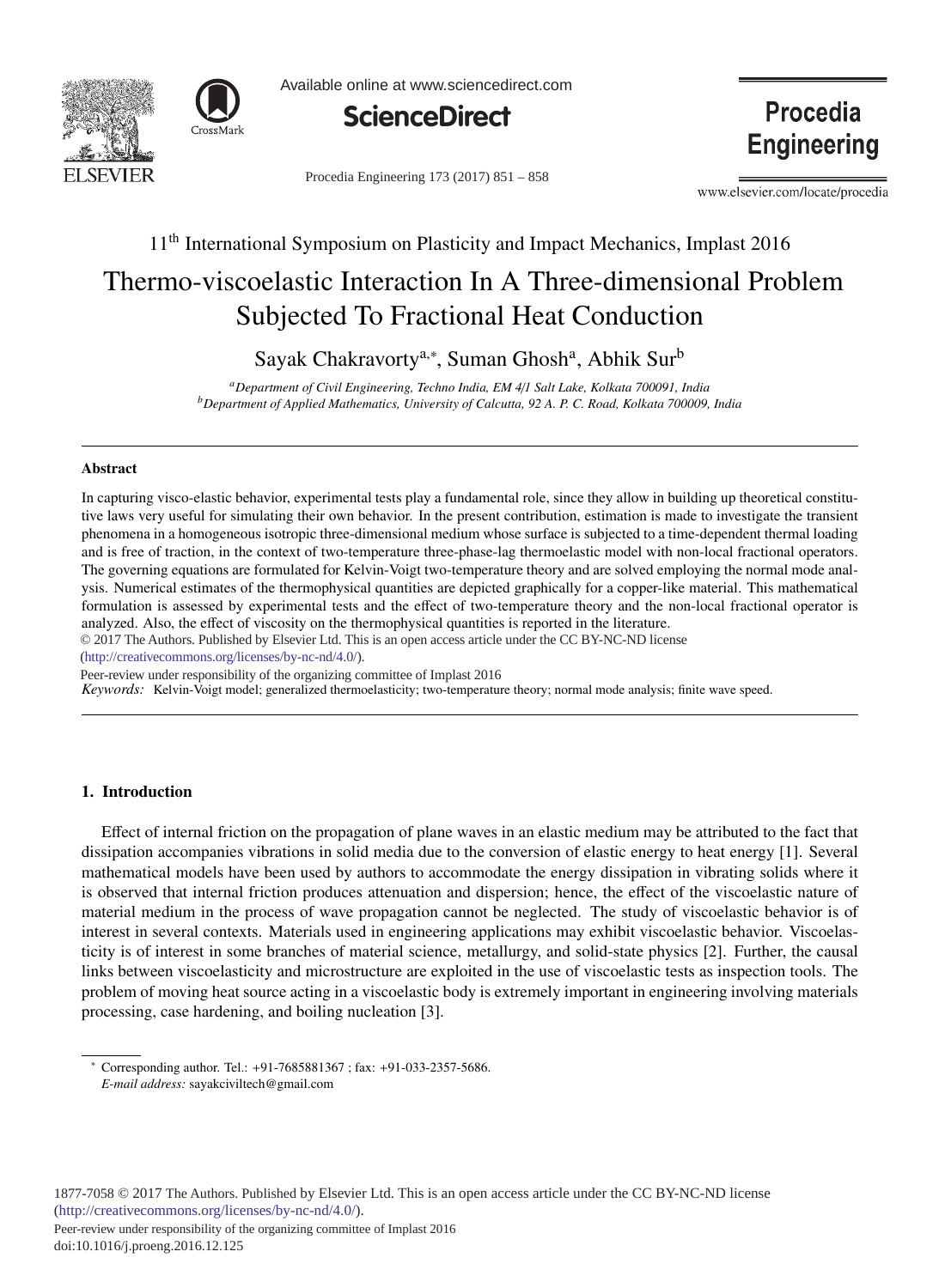Differential equations of fractional order have been the focus of many studies due to their frequent appearance in various applications in fluid mechanics, visco-elasticity, biology, physics and engineering. The most important advantage of using fractional differential equations in these and other applications is their non-local property. It is well known that the integer order differential operator is a local operator but the fractional order differential operator is non-local. This means that the next state of a system depends not only upon its current state but also upon all of its historical states. This is more realistic and it is one reason why fractional calculus has become more and more popular [4–6].

In the present analysis, we have considered an isotropic, three-dimensional thermoviscoelastic medium in which the bounding plane is subjected to prescribed time–dependent temperature and boundary is free of traction. The heat conduction equation has been formulated in the context of non–local fractional two–temperature three–phase– lag model of heat conduction. Introducing normal mode analysis, the governing equations have been expressed in Cartesian coordinates and are applied to a thermal shock problem which fills the half–space. The numerical estimates for the thermal stress, strain, displacement, conductive temperature and thermodynamic temperature are computed for a copper–like material and have been depicted graphically and most significant points arising from our analysis are highlighted. The effect of non–local fractional parameter and temperature discrepancy is carried out. Also, the effect of viscosity has been reported.

#### 2. Formulation of the Problem

The stress-strain-temperature relations are

$$
\sigma_{ij} = 2\mu^* e_{ij} + [\lambda^* \Delta - \beta_1^* \theta] \delta_{ij}, \quad i, j = 1, 2, 3
$$
 (1)

where  $\sigma_{ij}$  is the stress tensor,  $\theta$  is the temperature field, the cubical dilatation, the parameters  $\lambda^*$ ,  $\mu^*$  and  $\beta_1^*$  are defined as

$$
\lambda^{\star} = \lambda_e \left( 1 + \alpha_0 \frac{\partial}{\partial t} \right), \quad \mu^{\star} = \mu_e \left( 1 + \alpha_1 \frac{\partial}{\partial t} \right), \quad \beta_1^{\star} = \beta_{1e} \left( 1 + \beta_1 \frac{\partial}{\partial t} \right),
$$

where  $\beta_{1e} = (3\lambda_e + 2\mu_e)\alpha_t$ ,  $\beta_1 = (3\lambda_e\alpha_1 + 2\mu_e\alpha_0)\alpha_t/\beta_{1e}$ ;  $\lambda_e$ ,  $\mu_e$  being Lame's constants,  $\alpha_0$ ,  $\alpha_1$ ,  $\beta_{1e}$  being the mechanical relaxation times,  $\alpha_t$  being the coefficient of linear thermal expansion,  $\Delta = e_{ii}$  and  $e_{ij}$  is the strain tensor given by

$$
e_{ij} = \frac{1}{2} (u_{i,j} + u_{j,i}).
$$
 (2)

Stress equation of motion in absence of body force is

$$
\sigma_{ij,j} = \rho \ddot{u}_i, \quad i, j = 1, 2, 3 \tag{3}
$$

The heat equation for the dynamic coupled generalized thermoviscoelasticity based on the two temperature fractional order three–phase–lag thermoelastic model is given by

$$
\left[K^{\star}\left(1+\frac{\tau_{\nu}^{\alpha}}{\alpha!}\frac{\partial^{\alpha}}{\partial t^{\alpha}}\right)+K\frac{\partial}{\partial t}\left(1+\frac{\tau_{T}^{\alpha}}{\alpha!}\frac{\partial^{\alpha}}{\partial t^{\alpha}}\right)\right]\nabla^{2}\phi=\left(1+\frac{\tau_{q}^{\alpha}}{\alpha!}\frac{\partial^{\alpha}}{\partial t^{\alpha}}+\frac{\tau_{q}^{2\alpha}}{2\alpha!}\frac{\partial^{2\alpha}}{\partial t^{2\alpha}}\right)\left(\rho c_{\nu}\ddot{\theta}+\beta_{1}^{\star}\theta_{0}\ddot{\theta}\right).
$$
\n(4)

The relation between the conductive temperature  $(\phi)$  and thermodynamic temperature  $(\theta)$  is given by

$$
\phi - \theta = a\nabla^2 \phi,\tag{5}
$$

where  $u_i$  ( $i = 1, 2, 3$ ) are the displacement component and  $\rho$  is the density,  $c_y$  is the specific heat at constant strain,  $\theta_0$ is the reference temperature and *a* is the temperature discrepancy.

We now consider an isotropic, homogeneous thermo-viscoelastic medium considered in the three dimensional space which fills the region  $\Omega$ , which is defined by  $\Omega = \{(x, y, z) : 0 \leq x < \infty, -\infty < y < \infty, -\infty < z < \infty\}$ . We consider the rectangular Cartesian coordinate with the origin on the bounding plane  $x = 0$  is traction free and is subjected to a timedependent thermal loading. We now introduce the rectangular cartesian system  $(x, y, z)$  and having the components of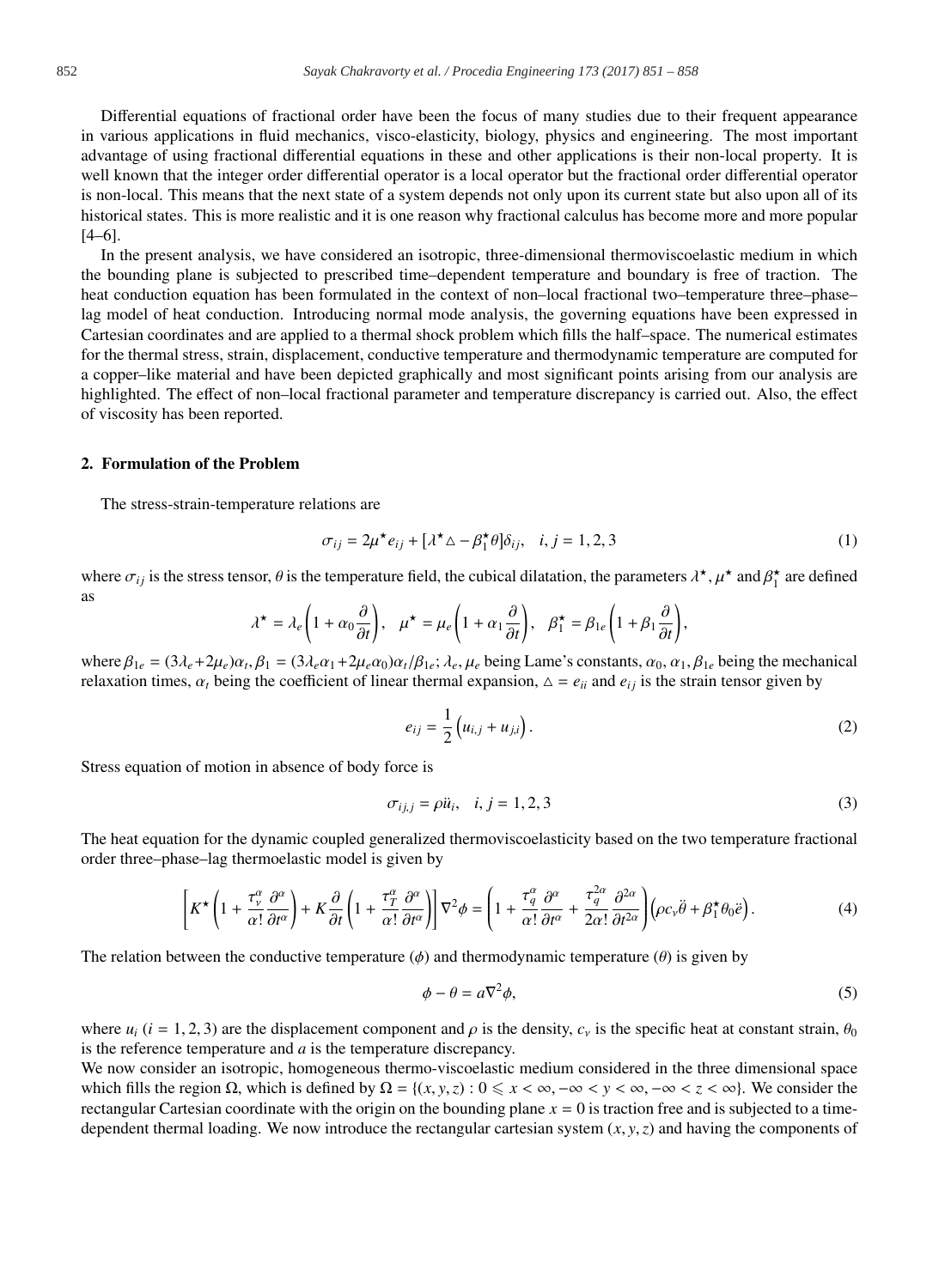the displacement vector  $\vec{u}$  as  $(u, v, w)$ . The constitutive relations are

$$
\sigma_{xx} = 2\mu_e \left( 1 + \alpha_1 \frac{\partial}{\partial t} \right) \frac{\partial u}{\partial x} + \lambda_e \left( 1 + \alpha_0 \frac{\partial}{\partial t} \right) e - \beta_{1e} \left( 1 + \beta_1 \frac{\partial}{\partial t} \right) \theta, \tag{6}
$$

$$
\sigma_{yy} = 2\mu_e \left( 1 + \alpha_1 \frac{\partial}{\partial t} \right) \frac{\partial v}{\partial y} + \lambda_e \left( 1 + \alpha_0 \frac{\partial}{\partial t} \right) e - \beta_{1e} \left( 1 + \beta_1 \frac{\partial}{\partial t} \right) \theta, \tag{7}
$$

$$
\sigma_{zz} = 2\mu_e \left( 1 + \alpha_1 \frac{\partial}{\partial t} \right) \frac{\partial w}{\partial z} + \lambda_e \left( 1 + \alpha_0 \frac{\partial}{\partial t} \right) e - \beta_{1e} \left( 1 + \beta_1 \frac{\partial}{\partial t} \right) \theta, \tag{8}
$$

$$
\sigma_{xy} = \mu_e \left( 1 + \alpha_1 \frac{\partial}{\partial t} \right) \left( \frac{\partial u}{\partial y} + \frac{\partial v}{\partial x} \right),\tag{9}
$$

$$
\sigma_{yz} = \mu_e \left( 1 + \alpha_1 \frac{\partial}{\partial t} \right) \left( \frac{\partial v}{\partial z} + \frac{\partial w}{\partial y} \right),\tag{10}
$$

$$
\sigma_{zx} = \mu_e \left( 1 + \alpha_1 \frac{\partial}{\partial t} \right) \left( \frac{\partial u}{\partial z} + \frac{\partial w}{\partial x} \right),\tag{11}
$$

The equations of motion in absence of body forces are

$$
(\lambda^{\star} + 2\mu^{\star})\frac{\partial^2 u}{\partial x^2} + \mu^{\star} \left(\frac{\partial^2 u}{\partial y^2} + \frac{\partial^2 u}{\partial z^2}\right) + (\lambda^{\star} + \mu^{\star})\left(\frac{\partial^2 v}{\partial x \partial y} + \frac{\partial^2 w}{\partial x \partial z}\right) - \beta_1^{\star} \frac{\partial \theta}{\partial x} = \rho \ddot{u},\tag{12}
$$

$$
(\lambda^{\star} + 2\mu^{\star})\frac{\partial^2 v}{\partial y^2} + \mu^{\star} \left(\frac{\partial^2 v}{\partial x^2} + \frac{\partial^2 v}{\partial z^2}\right) + (\lambda^{\star} + \mu^{\star})\left(\frac{\partial^2 u}{\partial x \partial y} + \frac{\partial^2 w}{\partial y \partial z}\right) - \beta_1^{\star} \frac{\partial \theta}{\partial y} = \rho \dot{v},\tag{13}
$$

$$
(\lambda^{\star} + 2\mu^{\star})\frac{\partial^2 w}{\partial z^2} + \mu^{\star} \left(\frac{\partial^2 w}{\partial x^2} + \frac{\partial^2 w}{\partial y^2}\right) + (\lambda^{\star} + \mu^{\star})\left(\frac{\partial^2 u}{\partial x \partial z} + \frac{\partial^2 v}{\partial y \partial z}\right) - \beta_1^{\star} \frac{\partial \theta}{\partial z} = \rho \ddot{w},\tag{14}
$$

The heat conduction equation for two-temperature three-phase-lag fractional thermoelastic model is given by

$$
\left[K^{\star}\left(1+\frac{\tau_{\nu}^{\alpha}}{\alpha!}\frac{\partial^{\alpha}}{\partial t^{\alpha}}\right)+K\frac{\partial}{\partial t}\left(1+\frac{\tau_{T}^{\alpha}}{\alpha!}\frac{\partial^{\alpha}}{\partial t^{\alpha}}\right)\right]\nabla^{2}\phi=\left(1+\frac{\tau_{q}^{\alpha}}{\alpha!}\frac{\partial^{\alpha}}{\partial t^{\alpha}}+\frac{\tau_{q}^{2\alpha}}{2\alpha!}\frac{\partial^{2\alpha}}{\partial t^{2\alpha}}\right)\left(\rho c_{\nu}\ddot{\theta}+\beta_{1}^{\star}T_{0}\ddot{e}\right),\tag{15}
$$

Eqs. (12)-(14) can be rewritten in the following form

$$
\rho \frac{\partial \ddot{u}}{\partial x} = \mu^{\star} \nabla^2 \frac{\partial u}{\partial x} + (\lambda^{\star} + \mu^{\star}) \frac{\partial^2 e}{\partial x^2} - \beta_1^{\star} \frac{\partial^2 \theta}{\partial x^2},
$$
\n(16)

$$
\rho \frac{\partial \ddot{v}}{\partial y} = \mu^* \nabla^2 \frac{\partial v}{\partial y} + (\lambda^* + \mu^*) \frac{\partial^2 e}{\partial y^2} - \beta_1^* \frac{\partial^2 \theta}{\partial y^2},\tag{17}
$$

$$
\rho \frac{\partial \ddot{w}}{\partial x} = \mu^* \nabla^2 \frac{\partial w}{\partial z} + (\lambda^* + \mu^*) \frac{\partial^2 e}{\partial z^2} - \beta_1^* \frac{\partial^2 \theta}{\partial z^2},\tag{18}
$$

Introducing the following non-dimensional variables

$$
x' = \frac{\tilde{\omega}}{c_1}x, \quad y' = \frac{\tilde{\omega}}{c_1}y, \quad z' = \frac{\tilde{\omega}}{c_1}z, \quad u' = \frac{\rho c_1 \tilde{\omega}}{\beta_{1e} T_0}u, \quad v' = \frac{\rho c_1 \tilde{\omega}}{\beta_{1e} T_0}v, \quad w' = \frac{\rho c_1 \tilde{\omega}}{\beta_{1e} T_0}w, \quad t' = \tilde{\omega}t,
$$
  

$$
\tau'_q = \tilde{\omega}\tau_q, \quad \tau'_T = \tilde{\omega}\tau_T, \quad \tau'_v = \tilde{\omega}\tau_v, \quad \theta' = \frac{\theta}{T_0}, \quad \phi' = \frac{\phi}{T_0}, \quad \sigma'_{ij} = \frac{\sigma_{ij}}{\beta_{1e} T_0},
$$
  

$$
c_1^2 = \frac{\lambda_e + 2\mu_e}{\rho} \quad \text{and} \quad \tilde{\omega} = \frac{\lambda_e + 2\mu_e}{K}c_v,
$$

where

$$
f_{\rm{max}}
$$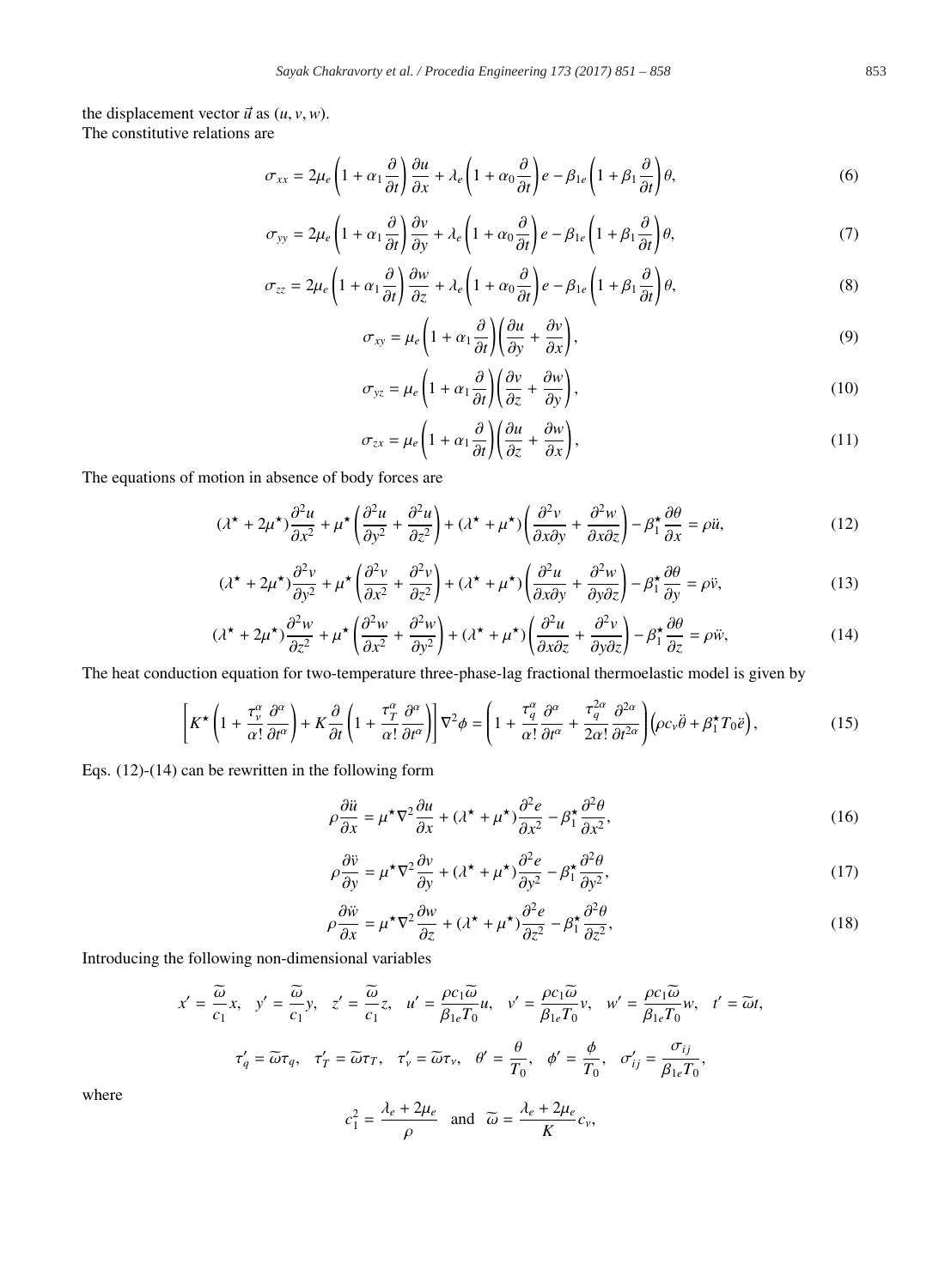and after removing primes, the above equations can be rewritten in non–dimensional form as follows

$$
\frac{\partial \ddot{u}}{\partial x} = \delta^2 \left( 1 + \alpha_1 \frac{\partial}{\partial t} \right) \nabla^2 \frac{\partial u}{\partial x} + \left[ 1 - \delta^2 + \delta_0 \frac{\partial}{\partial t} \right] \frac{\partial^2 e}{\partial x^2} - \left( 1 + \beta_1 \frac{\partial}{\partial t} \right) \frac{\partial^2 \theta}{\partial x^2},\tag{19}
$$

$$
\frac{\partial \ddot{v}}{\partial y} = \delta^2 \left( 1 + \alpha_1 \frac{\partial}{\partial t} \right) \nabla^2 \frac{\partial v}{\partial y} + \left[ 1 - \delta^2 + \delta_0 \frac{\partial}{\partial t} \right] \frac{\partial^2 e}{\partial y^2} - \left( 1 + \beta_1 \frac{\partial}{\partial t} \right) \frac{\partial^2 \theta}{\partial y^2},\tag{20}
$$

$$
\frac{\partial \ddot{w}}{\partial z} = \delta^2 \left( 1 + \alpha_1 \frac{\partial}{\partial t} \right) \nabla^2 \frac{\partial w}{\partial z} + \left[ 1 - \delta^2 + \delta_0 \frac{\partial}{\partial t} \right] \frac{\partial^2 e}{\partial z^2} - \left( 1 + \beta_1 \frac{\partial}{\partial t} \right) \frac{\partial^2 \theta}{\partial z^2},\tag{21}
$$

$$
\left[a_0\left(1+\frac{\tau_v^{\alpha}}{\alpha!}\frac{\partial^{\alpha}}{\partial t^{\alpha}}\right)+\frac{\partial}{\partial t}\left(1+\frac{\tau_T^{\alpha}}{\alpha!}\frac{\partial^{\alpha}}{\partial t^{\alpha}}\right)\right]\nabla^2\phi=\left(1+\frac{\tau_q^{\alpha}}{\alpha!}\frac{\partial^{\alpha}}{\partial t^{\alpha}}+\frac{\tau_q^{2\alpha}}{2\alpha!}\frac{\partial^{2\alpha}}{\partial t^{2\alpha}}\right)\frac{\partial^2}{\partial t^2}\left[\theta+a_1\left(1+\beta_1\frac{\partial}{\partial t}\right)\left(\frac{\partial u}{\partial x}+\frac{\partial v}{\partial y}+\frac{\partial w}{\partial z}\right)\right],\tag{22}
$$

$$
\phi - \theta = \eta_1 \nabla^2 \phi,\tag{23}
$$

where

$$
a_0 = \frac{K^*}{K\tilde{\omega}}, \quad a_1 = \frac{\beta_{1e}^2 T_0}{\rho c_v (\lambda_e + 2\mu_e)} \quad \text{and} \quad \eta_1 = \frac{a\tilde{\omega}^2}{c_1^2}.
$$

In a similar manner, we can transform the constitutive relations in non–dimensional forms. The dimensionless expressions for the constitutive relations are obtained by adding (19)-(21) as follows

$$
\ddot{e} = \left(1 + a_2 \frac{\partial}{\partial t}\right) \nabla^2 e - \left(1 + \beta_1 \frac{\partial}{\partial t}\right) \nabla^2 \theta,\tag{24}
$$

We shall consider the invariant stress  $\sigma$  to be the mean value of the principal stresses as follows

$$
\sigma = \frac{\sigma_{xx} + \sigma_{yy} + \sigma_{zz}}{3}.
$$

Substituting the expressions of  $\sigma_{xx}$ ,  $\sigma_{yy}$  and  $\sigma_{zz}$  into the above expressions, we obtain

$$
\sigma = \left(b_1 + b_2 \frac{\partial}{\partial t}\right) e - \left(1 + \beta_1 \frac{\partial}{\partial t}\right) \theta,\tag{25}
$$

where

$$
a_2 = \alpha_0 + 2\delta^2(\alpha_1 - \alpha_0)
$$
,  $b_1 = \frac{3 - 4\delta^2}{3}$  and  $b_2 = \frac{3a_2 - 4\delta^2\alpha_1}{3}$ .

#### 3. Normal mode analysis

In this method, the solutions of the physical variables can be decomposed in terms of normal modes in the following form

$$
[u, v, w, e, \theta, \phi, \sigma_{ij}](x, y, z, t) = [u^{\star}, v^{\star}, w^{\star}, e^{\star}, \theta^{\star}, \phi^{\star}, \phi^{\star}, \sigma_{ij}^{\star}](x) \exp[\omega t + i(my + nz)], \qquad (26)
$$

where  $u^*(x)$ ,  $v^*(x)$ ,  $w^*(x)$ ,  $e^*(x)$ ,  $\theta^*(x)$ ,  $\phi^*(x)$  and  $\sigma_{ij}^*(x)$  are the amplitudes of the functions  $i = \sqrt{-1}$ ,  $\omega$  is the angular frequency, *m* and *n* are the wave numbers in *y* and *z* directions respectively.

Using the normal modes to (22), (24) and (25) and then eliminating  $e^*(x)$  and  $\theta^*(x)$  from the resulting expressions, we obtain the system of ordinary differential equations

$$
\left(D^2 - m^2 - n^2\right)\phi^{\star}(x) = \zeta_2[(\delta_0 + \delta_1)\phi^{\star}(x) + \delta_1\delta_2\sigma^{\star}(x)],\tag{27}
$$

$$
\left(D^2 - m^2 - n^2\right)\sigma^\star(x) = \zeta_3 \sigma^\star(x) + \zeta_4 \phi^\star(x),\tag{28}
$$

where

$$
\delta_0 = a_1(1 + b_1\omega)^2
$$
,  $\delta_1 = b_1 + b_2\omega$ ,  $\delta_2 = \frac{a_1(1 + \beta_1\omega)}{b_1 + b_2\omega}$ ,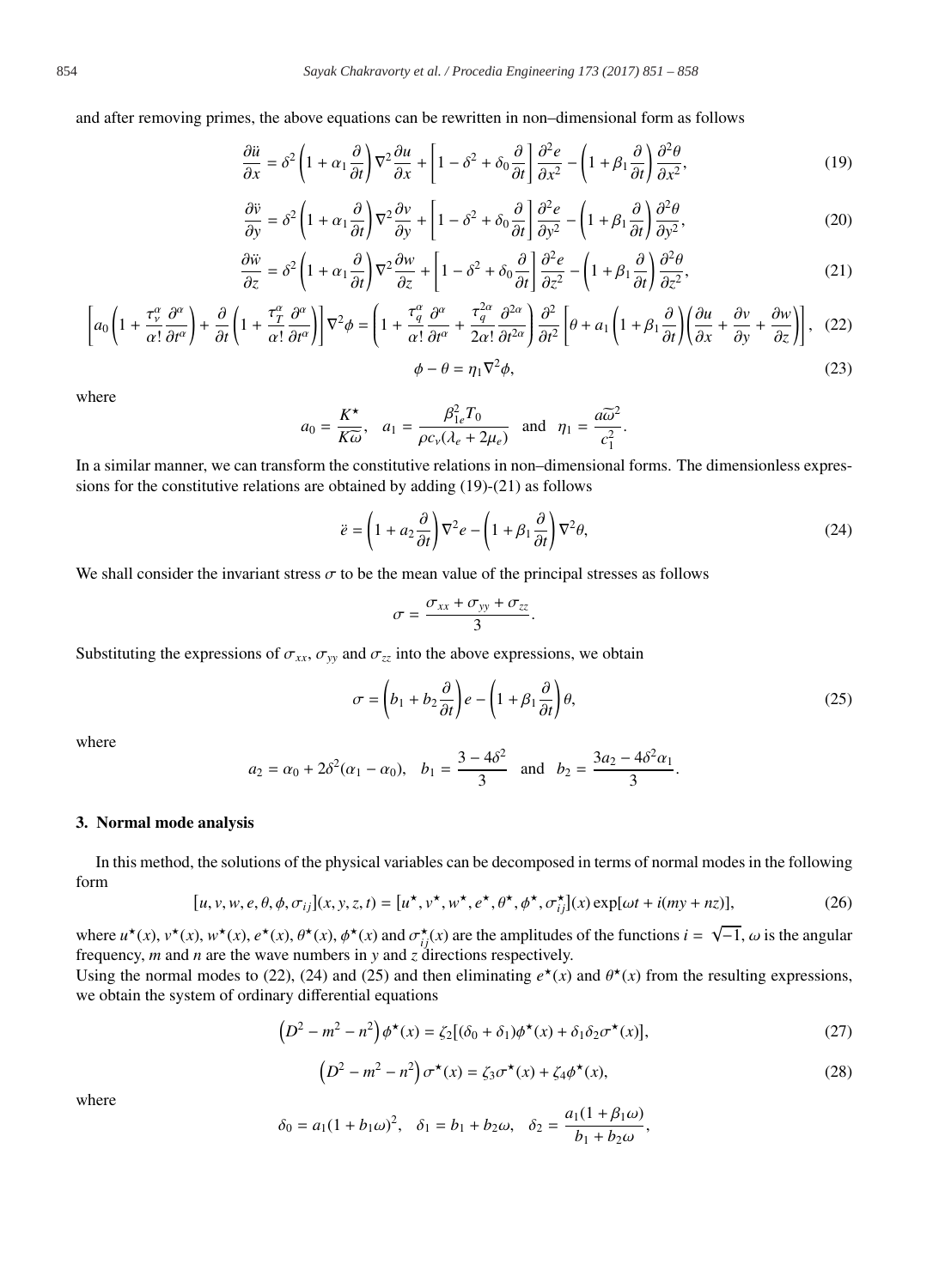$$
\zeta_{2} = \frac{\omega^{2}\left(1 + \frac{\tau_{q}^{a}}{\alpha!}\omega^{\alpha} + \frac{\tau_{q}^{2a}}{2\alpha!}\omega^{2\alpha}\right)}{\left[\delta_{1}\left\{a_{0}\left(1 + \frac{\tau_{q}^{e}}{\alpha!}\omega^{\alpha}\right) + \omega\left(1 + \frac{\tau_{q}^{a}}{\alpha!}\omega^{\alpha}\right)\right\} + \eta_{1}\omega^{2}(\delta_{0} + \delta_{1})\left(1 + \frac{\tau_{q}^{a}}{\alpha!}\omega^{\alpha} + \frac{\tau_{q}^{2a}}{2\alpha!}\omega^{2\alpha}\right)\right]}{\left(1 + \beta_{1}\omega\right)(\delta_{1} + a_{2} + 1)(\delta_{0} + \delta_{1})\delta_{1}\delta_{2} - (1 + \beta_{1}\omega)(\eta_{1}\omega^{2} + \delta_{1} + a_{2} + 1)\zeta_{2}\delta_{1}\delta_{2} + \omega^{2}}{(1 + a_{2}) - (1 + \beta_{1}\omega)(\delta_{1} + a_{2} + 1)\eta_{1}\zeta_{2}\delta_{1}\delta_{2}},
$$

$$
\zeta_{4} = \frac{(1 + \beta_{1}\omega)(\delta_{0} + \delta_{1})\zeta_{2}[\eta_{1}\zeta_{2}(\delta_{0} + \delta_{1})(\delta_{1} + a_{2} + 1) - (\eta_{1}\omega^{2} + \delta_{1} + a_{2} + 1)]}{(1 + a_{2}) - (1 + \beta_{1}\omega)(\delta_{1} + a_{2} + 1)\eta_{1}\zeta_{2}(\delta_{1}\delta_{2})},
$$

Elimination of  $\phi^*(x)$  from eqs. (27) and (28) yield the following fourth-order differential equation

$$
(D4 - LD2 + M)\sigma*(x) = 0,
$$
\n(29)

and similarly it can be shown that

$$
(D4 – LD2 + M)\phi*(x) = 0,
$$
\n(30)

where

$$
L = 2(m^2 + n^2) + \zeta_3 + \zeta_2(\delta_0 + \delta_1), \quad M = (m^2 + n^2)^2 + (m^2 + n^2)\{\zeta_3 + \zeta_2(\delta_0 + \delta_1)\} + \zeta_2\zeta_3(\delta_0 + \delta_1) - \zeta_2\zeta_4\delta_1\delta_2.
$$

The solution of eqs. (29) and (30) which satisfies the regularity conditions of the problem, are given by

$$
\sigma^{\star}(x) = \sum_{i=1}^{2} R_i(m, n, \omega) e^{-\lambda_i x}, \qquad (31)
$$

$$
\phi^{\star}(x) = \sum_{i=1}^{2} R'_i(m, n, \omega) e^{-\lambda_i x}, \qquad (32)
$$

where  $\lambda_i^2$ ,  $(i = 1, 2)$  are roots of the equation

$$
\lambda^2 - L\lambda^2 + M = 0. \tag{33}
$$

Further, from eqs. (26), (23) and (32), the thermodynamic temperature can be represented as

$$
\theta^{\star}(x) = \sum_{i=1}^{2} R_i''(m, n, \omega) e^{-\lambda_i x}.
$$
 (34)

Using eqs. (28) and (31), we have from (32) and (34)

$$
R'_{i}(m,n,\omega)=p_{i}R_{i}(m,n,\omega), R''_{i}(m,n,\omega)=q_{i}p_{i}R_{i}(m,n,\omega),
$$

where

$$
p_i = \frac{\lambda_i^2 - m^2 - n^2 - \zeta_3}{\zeta_4}, \quad q_i = 1 - \eta_1(\lambda_i^2 - m^2 - n^2).
$$

### 4. Boundary conditions

The boundary conditions for the problem is stated as (i) Thermal Boundary conditions

The bounding plane  $x = 0$  is subjected to a time-dependent thermal loading as follows

$$
\phi(0, y, z, t) = \phi_0 r(0, y, z, t),
$$
\n(35)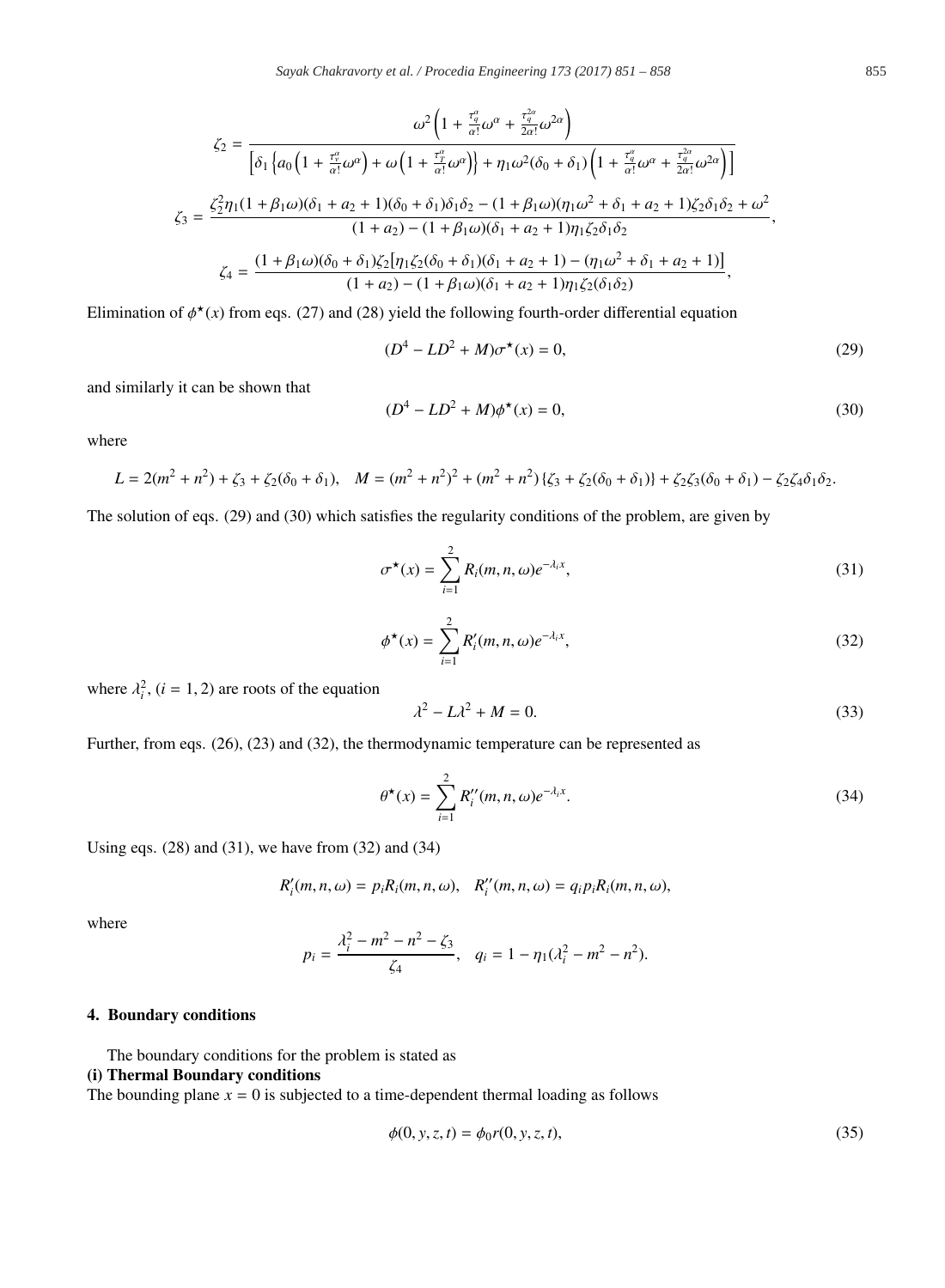#### (ii) Mechanical Boundary conditions

The bounding plane to the surface  $x = 0$  is free of traction, so we have

$$
\sigma(0, y, z, t) = \sigma_{xx}(0, y, z, t) = \sigma_{yy}(0, y, z, t) = \sigma_{zz}(0, y, z, t) = 0.
$$
\n(36)

.

Employing the boundary conditions, we arrive at

$$
R_1 = \frac{\phi_0 r^{\star}}{p_1 - p_2}, \quad R_2 = -\frac{\phi_0 r^{\star}}{p_1 - p_2}
$$

Therefore, from eqn. (25), using (26), the strain component for the problem is represented as

$$
e^{\star}(x) = \sum_{i=1}^{2} s_i R_i(m, n, \omega) e^{-\lambda_i x}, \qquad (37)
$$

where

$$
s_i = \frac{1 + (1 + \beta_1 \omega) q_i p_i}{b_1 + b_2 \omega}.
$$

Thus, the final solutions for the considered physical variables in non–dimensional form can now be expressed as

$$
\sigma(x, y, z, t) = e^{\omega t} \cos(my + nz)[R_1 e^{-\lambda_1 x} + R_2 e^{-\lambda_2 x}], \tag{38}
$$

$$
\phi(x, y, z, t) = e^{\omega t} \cos(my + nz) [p_1 R_1 e^{-\lambda_1 x} + p_2 R_2 e^{-\lambda_2 x}], \tag{39}
$$

$$
\theta(x, y, z, t) = e^{\omega t} \cos(my + nz) [p_1 q_1 R_1 e^{-\lambda_1 x} + p_2 q_2 R_2 e^{-\lambda_2 x}], \tag{40}
$$

$$
e(x, y, z, t) = e^{\omega t} \cos(my + nz) [s_1 R_1 e^{-\lambda_1 x} + s_2 R_2 e^{-\lambda_2 x}], \tag{41}
$$

#### 5. Numerical results and discussions

With an aim to illustrate the results obtained in the preceding section, we now present the analytical results numerically. In the numerical computation, we have taken a copper-like material with material constants as follows

$$
\lambda_e = 7.76 \times 10^{10} \text{ Kg m}^{-1} \text{ s}^{-2}
$$
,  $\mu_e = 3.86 \times 10^{10} \text{ Kg m}^{-1} \text{ s}^{-2}$ ,  $\rho = 8954 \text{ kg m}^{-3}$ ,  $T_0 = 293 \text{ K}$ ,  
\n $K = 386 \text{ W m}^{-1} \text{ K}^{-1}$ ,  $K^* = 200$ ,  $\alpha_t = 1.75 \times 10^{-5} \text{ K}^{-1}$ ,  $c_v = 383.1 \text{ J K} \text{ g}^{-1} \text{ K}^{-1}$ ,  
\n $\alpha_0 = 0.05 \text{ s}$ ,  $\alpha_1 = 0.1 \text{ s}$ ,  $\beta_1 = 0.1 \text{ s}$ .

The relaxation time parameters are taken to be

$$
\tau_v = 0.1
$$
s,  $\tau_T = 0.15$ s,  $\tau_q = 0.2$ s,

which agree with the stability condition Since  $\omega$  is the complex time constant, we have  $\omega = \omega_0 + i\zeta$ , then  $e^{\omega t}$  $e^{\omega_0 t}(\cos \zeta t + i \sin \zeta t).$ 

$$
\phi_0 = 10
$$
,  $r^* = 1$ ,  $m = 1.2$ ,  $n = 1.3$ ,  $\eta_1 = 0.1$ ,  $\omega_0 = 1.0$ ,  $\zeta = 0.2$ .

In order to study the effect of the nonlocal fractional parameter, Fig 1 depicts the variation of the conductive temperature  $\phi$  against the distance *x* when  $y = z = 1.0$  and  $\eta_1 = 0.0, 0.1$  respectively for time  $t = 0.2$  for a viscous medium. From the figure, it is seen that  $\phi$  attains the maximum vale on  $x = 0$  satisfying the thermal boundary condition of the problem as laid down in equation (35). Also, with the increase of the non–local fractional parameter  $\alpha$ , the magnitude of  $\phi$  decays sharply and finally diminishes to zero. Further, for  $\eta_1 = 0.1$ , the decay of  $\phi$  is slower inside the body compared to that of  $\eta_1 = 0.0$ .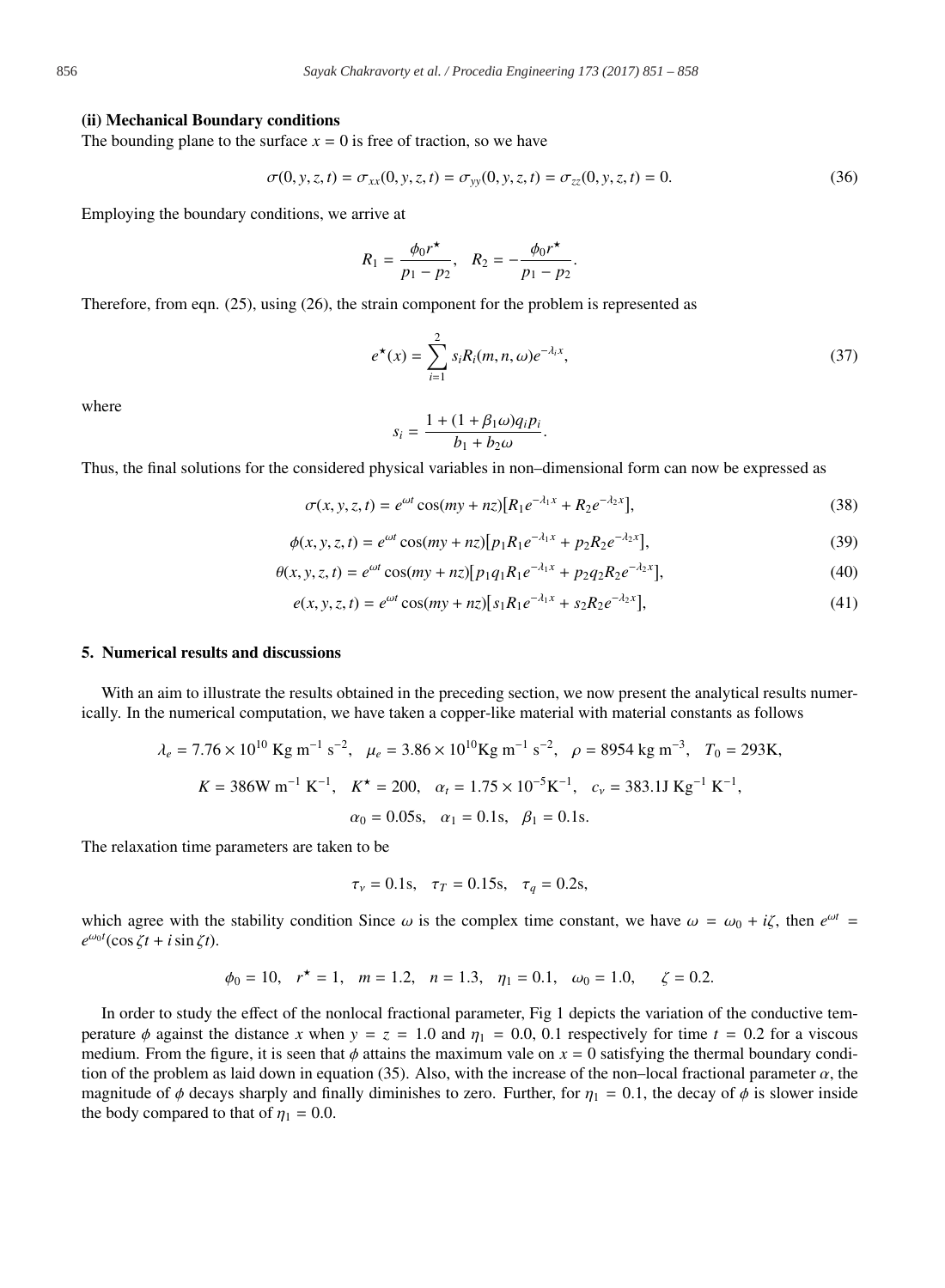

Fig. 1.  $\phi$  versus x for  $\eta_1 = 0.0, 0.1$  and  $\alpha = 0.5, 1.0, 1.5$  for viscous medium.

Fig 2 is plotted to study the effect of viscosity on the elongation against the distance *x* and  $y = z = 1.0$  for time  $t = 0.2$  for fractional parameter  $\alpha = 0.5$ , 1.0 in presence of viscosity (VIS) and absence also (NVIS). From the figure, it is observed that the elongation is maximum in the body on the plane of application of the thermal loading. Further, with the increase of *x*, *e* decays sharply and diminishes to zero value. For different  $\alpha$ , due to the effect of viscosity, the magnitude of *e* is lesser compared to the absence of viscous effect. Also, the decay of *e* is slower in the body due to the presence of viscosity.



Fig. 2. Variation of *e* versus *x* for  $\eta_1 = 0.1$  and  $\alpha = 0.5, 1.0$ .

Fig 3 depicts the variation of the profile of stress component  $\sigma$  against the distance *x* when  $y = z = 1.0$ ,  $\alpha = 0.5$  and  $t = 0.2$  for a viscous medium. It is observed from the figure, that on the bounding plane  $x = 0$ ,  $\sigma$  vanishes satisfying the mechanical boundary conditions of the problem, which also establishes the correctness of the problem. It is seen that near the plane of application of thermal loading,  $\sigma$  is compressive in nature and the maximum value attended near  $x = 0.5$  and it approaches to  $\sigma = 0$  as we move far from the boundary. Also, the figure reveals the fact that with the increase of the time *t*, the magnitude of the profile of σ increase at first and finally it reaches to a steady state which is quite plausible.